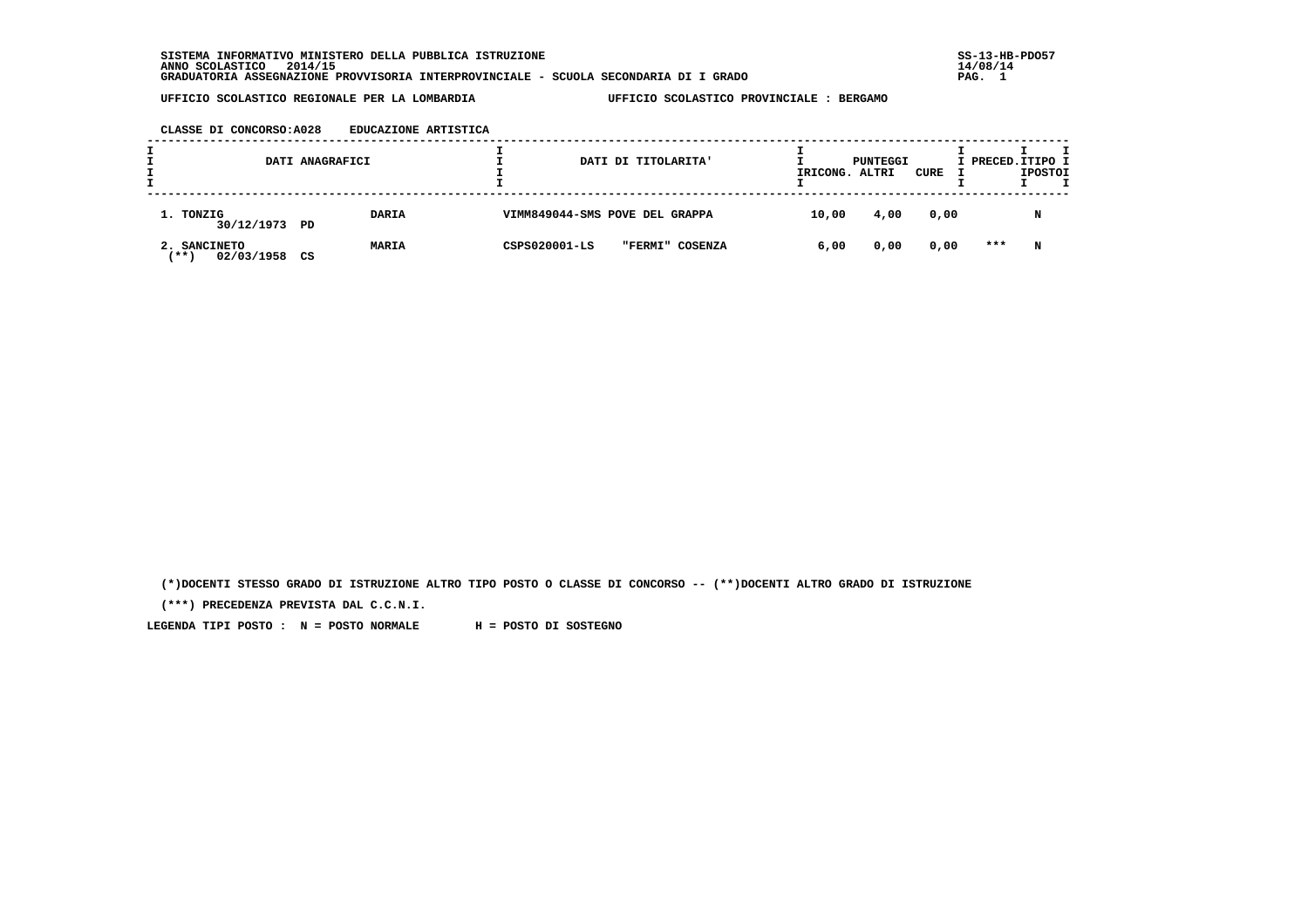#### **CLASSE DI CONCORSO:A030 ED.FISICA NELLA SCUOLA MEDIA**

|                           | DATI ANAGRAFICI |                  |  | DATI DI TITOLARITA'                     | IRICONG. | PUNTEGGI<br>ALTRI | CURE | I PRECED. ITIPO I | <b>IPOSTOI</b> |  |
|---------------------------|-----------------|------------------|--|-----------------------------------------|----------|-------------------|------|-------------------|----------------|--|
| 1. MAGRI<br>11/04/1975 BG |                 | <b>AUGUSTA</b>   |  | MIMM8FD01B-MATTEI-DI VITTORIO PIOLTELLO | 16,00    | 10,00             | 0,00 | ***               | N              |  |
| 2. PASCALI<br>14/02/1966  | EE              | <b>STEPHANIE</b> |  | BOMM85101L-GUINIZELLI - 8 BOLOGNA       | 6,00     | 0,00              | 0,00 |                   | N              |  |

 **(\*)DOCENTI STESSO GRADO DI ISTRUZIONE ALTRO TIPO POSTO O CLASSE DI CONCORSO -- (\*\*)DOCENTI ALTRO GRADO DI ISTRUZIONE**

 **(\*\*\*) PRECEDENZA PREVISTA DAL C.C.N.I.**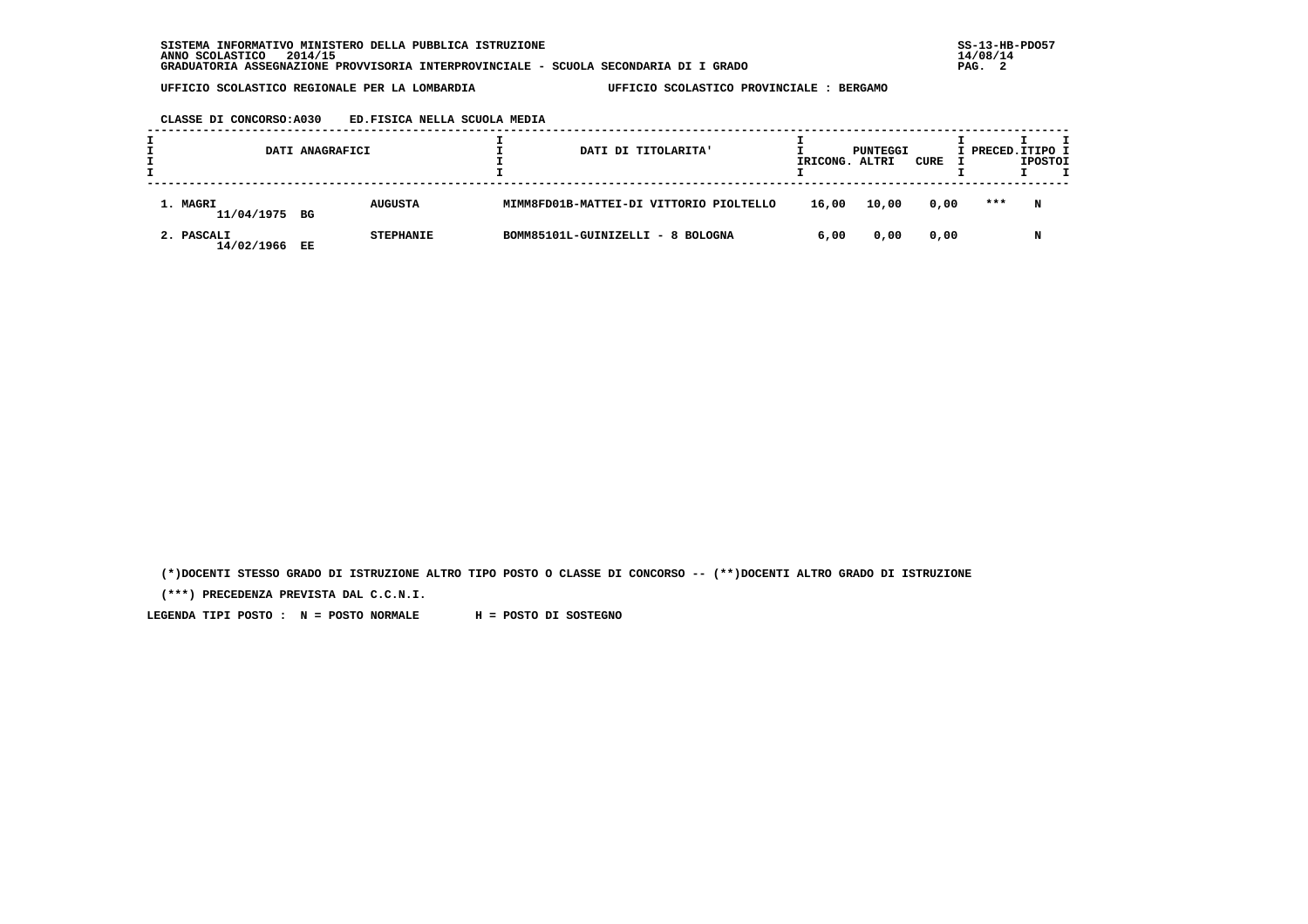## **CLASSE DI CONCORSO:A033 ED. TECNICA NELLA SCUOLA MEDIA**

| I<br>I | DATI ANAGRAFICI                              |    |                 | DATI DI TITOLARITA'             | IRICONG. ALTRI  | PUNTEGGI | CURE | I PRECED. ITIPO I | <b>IPOSTOI</b> |           |
|--------|----------------------------------------------|----|-----------------|---------------------------------|-----------------|----------|------|-------------------|----------------|-----------|
|        | 1. BONETTI<br>02/02/1978 BG                  |    | <b>LAURA</b>    | BSMM843018-L.DA VINCI ROVATO    |                 | 14,00    | 8,00 | 0,00              | $***$          | N         |
|        | 2. RAGAZZI<br>07/08/1976 BG                  |    | <b>MARINA</b>   | BSMM835019-F.LLI DANDOLO - ADRO |                 | 13,00    | 7,00 | 0,00              |                | N         |
|        | 3. ZITANO<br>06/05/1970                      | BN | <b>RAFFAELE</b> | AVMM86701N-FRANCESCO DE SANCTIS |                 | 0,00     | 0,00 | 0,00              |                | $H$ , $N$ |
|        | <b>SANCINETO</b><br>4.<br>02/03/1958<br>(**) | CS | <b>MARIA</b>    | CSPS020001-LS                   | "FERMI" COSENZA | 6,00     | 0,00 | 0,00              | ***            | N         |

 **(\*)DOCENTI STESSO GRADO DI ISTRUZIONE ALTRO TIPO POSTO O CLASSE DI CONCORSO -- (\*\*)DOCENTI ALTRO GRADO DI ISTRUZIONE**

 **(\*\*\*) PRECEDENZA PREVISTA DAL C.C.N.I.**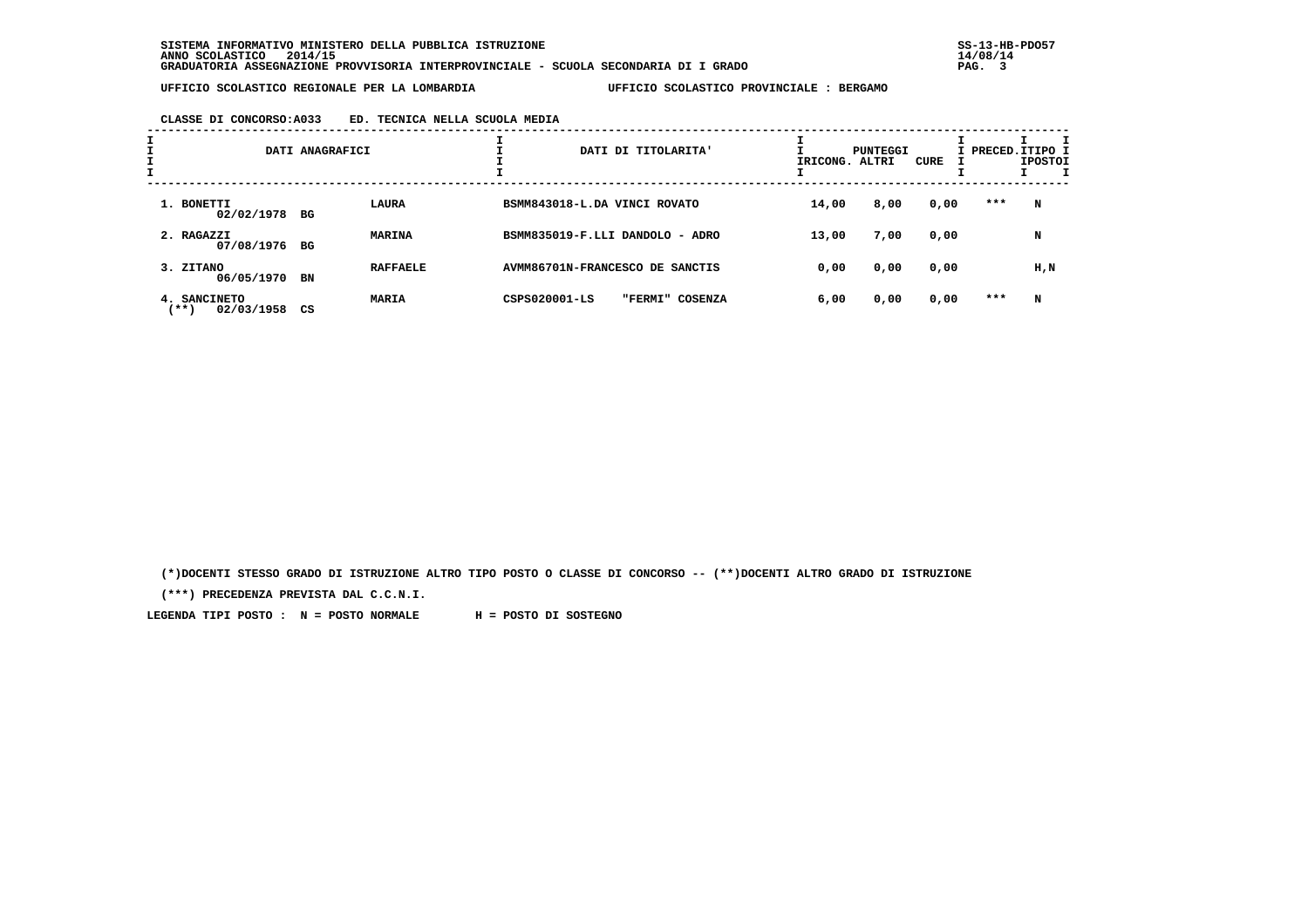# **CLASSE DI CONCORSO:A043 ITAL.,STORIA,ED.CIVICA,GEOG.SC.MED.**

| I<br>I<br>I | DATI ANAGRAFICI                         |    |                  | DATI DI TITOLARITA'                       | IRICONG. | <b>PUNTEGGI</b><br>ALTRI | CURE | I PRECED. ITIPO I<br>I | <b>IPOSTOI</b> |  |
|-------------|-----------------------------------------|----|------------------|-------------------------------------------|----------|--------------------------|------|------------------------|----------------|--|
|             | 1. CRIVELLARI<br>26/01/1972             | BG | <b>BARBARA</b>   | MSMM81201E-GIUSEPPE<br>PARINI             | 13,00    | 7,00                     | 0,00 |                        | N              |  |
|             | 2. COLUCCIA<br>20/02/1972               | LE | <b>ADA</b>       | LEMM888013-SCUOLA MEDIA GALATINA - NOHA   | 13,00    | 7,00                     | 0,00 |                        | N              |  |
|             | 3. SARACO<br>25/06/1967                 | KR | <b>FRANCESCO</b> | KRMM81101C-ALCMEONE                       | 12,00    | 6,00                     | 0,00 |                        | N              |  |
|             | 4. GAETANI<br>14/10/1972                | AG | <b>CALOGERO</b>  | PAMM81603E-VICARI-S.ST. LERCARA           | 10,00    | 4,00                     | 0,00 |                        | N              |  |
|             | 5. MAZZOLENI<br>19/03/1973              | BG | <b>SIMONA</b>    | NAMM8AR01G-ENRICO IBSEN - CASAMICCIOLA    | 10,00    | 4,00                     | 0,00 |                        | N              |  |
|             | 6. GUGLIANDOLO<br>13/09/1973<br>$(***)$ | ME | <b>GIUSEPPA</b>  | MEPM01301T-LICEO LING. E SCIENZE UMANE "B | 6,00     | 0,00                     | 0,00 | ***                    | N              |  |
|             | 7. DE PAOLA<br>$(***)$<br>26/04/1968    | PZ | <b>ANGELA</b>    | PZPS12000V- LICEO SCIENTIFICO "PIER PAOLO | 10,00    | 4,00                     | 0,00 | ***                    | N              |  |

 **(\*)DOCENTI STESSO GRADO DI ISTRUZIONE ALTRO TIPO POSTO O CLASSE DI CONCORSO -- (\*\*)DOCENTI ALTRO GRADO DI ISTRUZIONE**

 **(\*\*\*) PRECEDENZA PREVISTA DAL C.C.N.I.**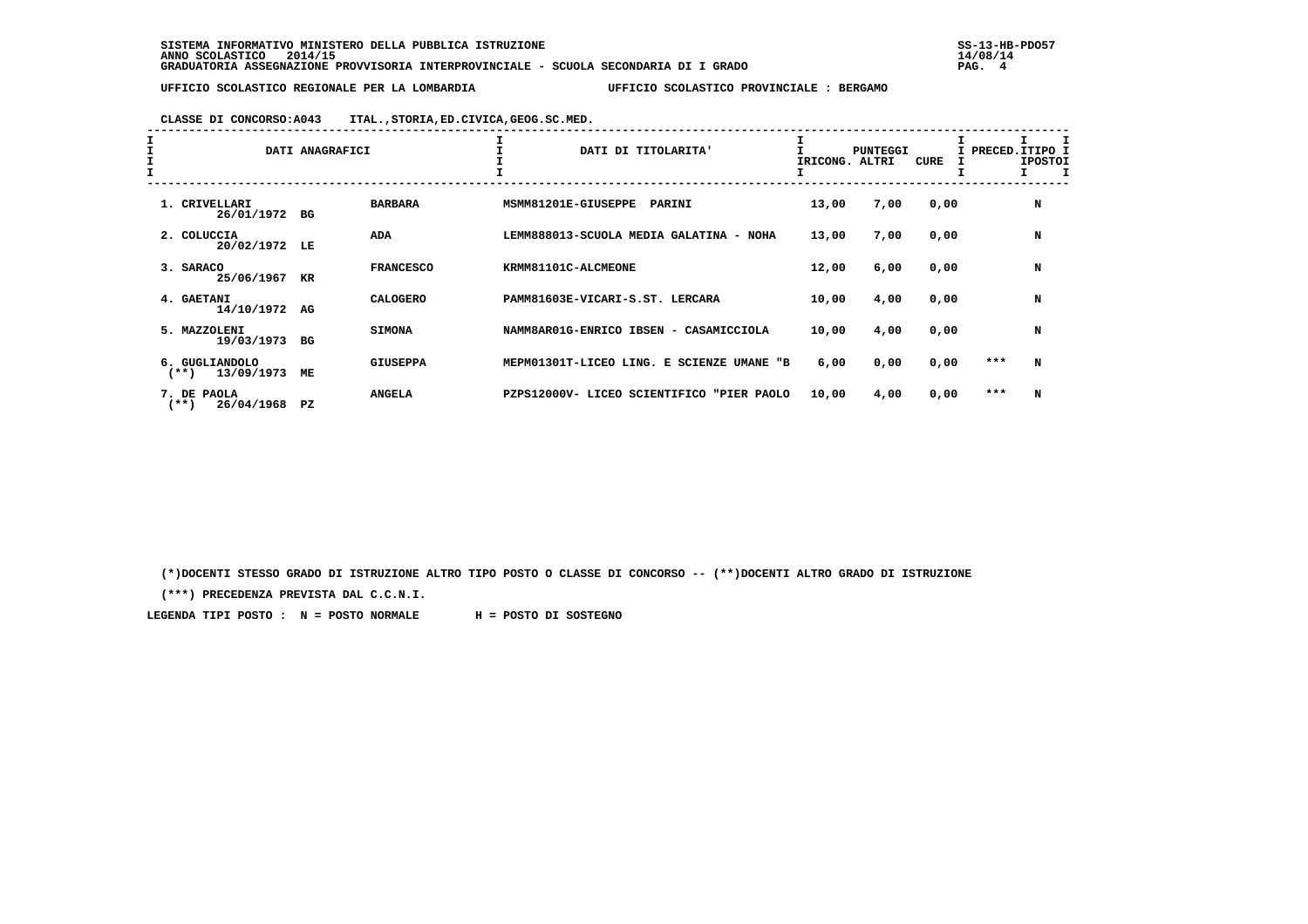**CLASSE DI CONCORSO:A059 SCIENZE MAT.,CHIM.,FIS.,NAT.I GR.**

|                             | DATI ANAGRAFICI |            |  | DATI DI TITOLARITA'                        | IRICONG. ALTRI | PUNTEGGI | CURE | I PRECED.ITIPO I | <b>IPOSTOI</b> |  |
|-----------------------------|-----------------|------------|--|--------------------------------------------|----------------|----------|------|------------------|----------------|--|
| 1. MIRANDA<br>17/10/1966 CS |                 | MARIO      |  | CSMM82404V-SM S.LORENZO B. (IC FRANCAVILLA | 6,00           | 0,00     | 0,00 |                  | N              |  |
| 2. TETAMO<br>15/03/1967     | NA              | GIUSEPPINA |  | NAMM8BV01A-CASANOVA-COSTANTINOPOLI         | 6,00           | 0,00     | 0,00 |                  | N              |  |

 **(\*)DOCENTI STESSO GRADO DI ISTRUZIONE ALTRO TIPO POSTO O CLASSE DI CONCORSO -- (\*\*)DOCENTI ALTRO GRADO DI ISTRUZIONE**

 **(\*\*\*) PRECEDENZA PREVISTA DAL C.C.N.I.**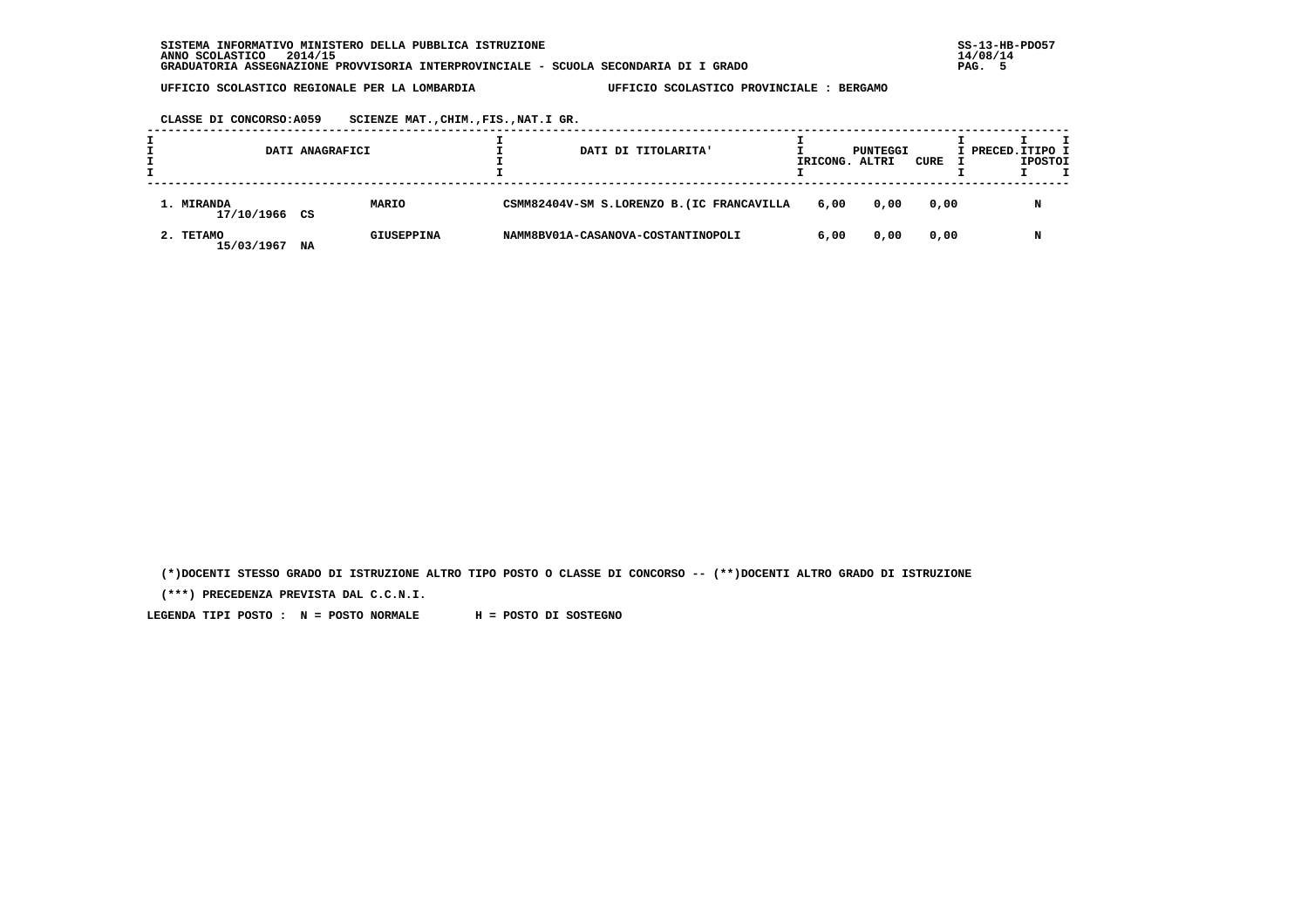| SISTEMA INFORMATIVO MINISTERO DELLA PUBBLICA ISTRUZIONE                              | $SS-13-HE$ |
|--------------------------------------------------------------------------------------|------------|
| 2014/15<br>ANNO SCOLASTICO                                                           | 14/08/14   |
| GRADUATORIA ASSEGNAZIONE PROVVISORIA INTERPROVINCIALE - SCUOLA SECONDARIA DI I GRADO | PAG. 6     |

 **CLASSE DI CONCORSO:A091 ITALIANO II LING. SC.MED. LING.TED**

|                        | DATI ANAGRAFICI      |             | DATI DI TITOLARITA' | IRICONG. | PUNTEGGI<br>ALTRI | <b>CURE</b> | I PRECED.ITIPO I<br><b>IPOSTOI</b> |
|------------------------|----------------------|-------------|---------------------|----------|-------------------|-------------|------------------------------------|
| 1. BENTI<br>30/01/1973 | <b>STEFANO</b><br>BG | TBMM000VM6- |                     | 6,00     | 0,00              | 0,00        | N                                  |

 **(\*)DOCENTI STESSO GRADO DI ISTRUZIONE ALTRO TIPO POSTO O CLASSE DI CONCORSO -- (\*\*)DOCENTI ALTRO GRADO DI ISTRUZIONE**

 **(\*\*\*) PRECEDENZA PREVISTA DAL C.C.N.I.**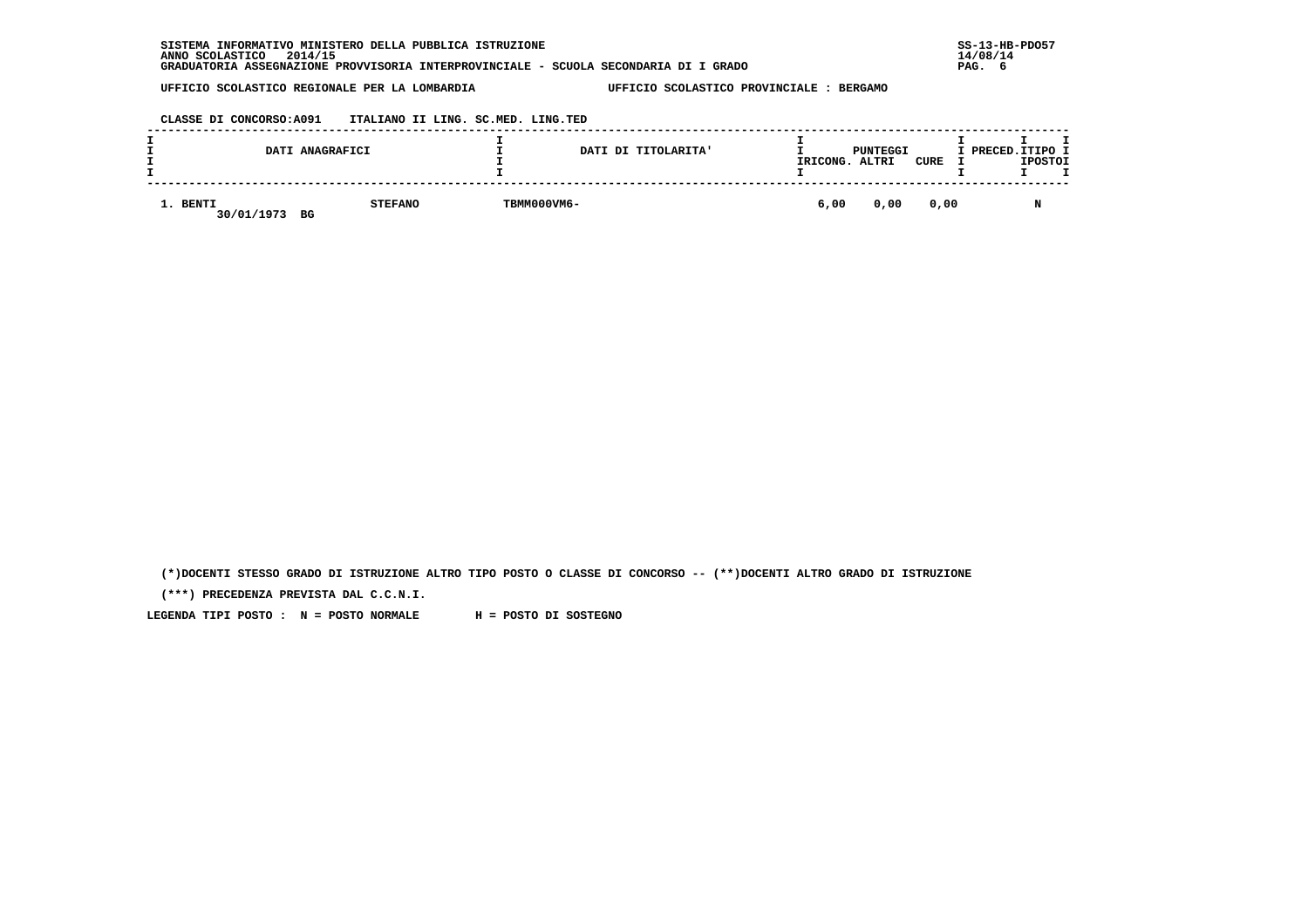# **CLASSE DI CONCORSO:A245 LINGUA STRANIERA (FRANCESE)**

| I<br>I<br>I | DATI ANAGRAFICI                      |    |                       | DATI DI TITOLARITA'                       | IRICONG. | <b>PUNTEGGI</b><br>ALTRI | CURE | I PRECED.ITIPO I<br>I | <b>IPOSTOI</b> |
|-------------|--------------------------------------|----|-----------------------|-------------------------------------------|----------|--------------------------|------|-----------------------|----------------|
|             | 1. PORNARO<br>03/02/1964 MI          |    | PAOLA MARIA           | BSMM81201L-FRA'F. MICANZIO PADERNO F.C.   | 13,00    | 7,00                     | 0,00 | ***                   | N              |
|             | 2. GIARDINA<br>30/12/1967            | МE | <b>MARIA STEFANIA</b> | PAMM01500L-S.M.S.<br>RAIMONDO FRANCHETTI  | 12,00    | 6,00                     | 0,00 |                       | N              |
|             | 3. VECCHI<br>04/06/1969              | BG | <b>GRAZIA SANTINA</b> | CRMM81901R-LEANDRO BERINZAGHI             | 6,00     | 0,00                     | 0,00 |                       | N              |
|             | 4. GELMI<br>13/08/1962<br>$(**)$     | BG | <b>PAOLA</b>          | MNRC01000L-ISTITUTO SUPERIORE BONOMI-MAZZ | 6,00     | 0,00                     | 0,00 | ***                   | N              |
|             | 5. MILESI<br>$(**)$ 13/04/1972       | BG | <b>LAURA</b>          | BSRH02201E-ALBERGHIERO "DANDOLO"          | 13,00    | 7,00                     | 0,00 | ***                   | N              |
|             | 6. MEDORI<br>04/06/1968<br>$(***)$   | PG | <b>SILVIA</b>         | TERC01101C-I.P.C.<br>ALB.RIST.-COMM.TUR.  | 9,00     | 3,00                     | 0,00 |                       | N              |
|             | 7. GUIDUCCI<br>07/05/1961<br>$(***)$ | LE | <b>FIORELLA</b>       | PSRC002016-"G.BRANCA"                     | 6,00     | 0,00                     | 0,00 |                       | N              |

 **(\*)DOCENTI STESSO GRADO DI ISTRUZIONE ALTRO TIPO POSTO O CLASSE DI CONCORSO -- (\*\*)DOCENTI ALTRO GRADO DI ISTRUZIONE**

 **(\*\*\*) PRECEDENZA PREVISTA DAL C.C.N.I.**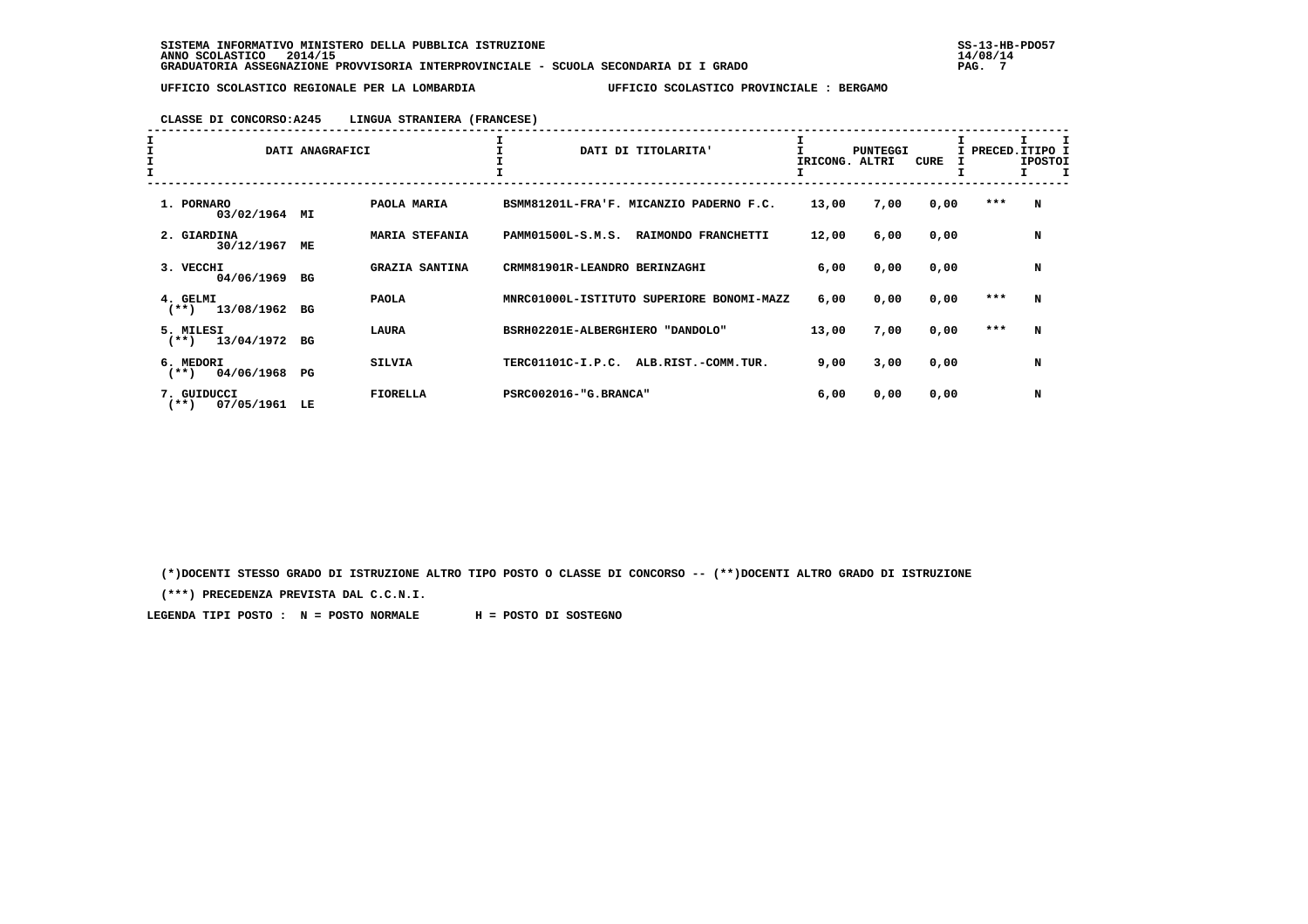# **CLASSE DI CONCORSO:A345 LINGUA STRANIERA (INGLESE)**

| ÷.                                 | DATI ANAGRAFICI |                       | ÷.<br>DATI DI TITOLARITA'                | IRICONG. ALTRI | PUNTEGGI | CURE | I PRECED.ITIPO I<br><b>IPOSTOI</b> |
|------------------------------------|-----------------|-----------------------|------------------------------------------|----------------|----------|------|------------------------------------|
| 1. PUGLIELLI<br>17/02/1970         | МI              | <b>DAVIDE</b>         | CRMM80601P-SCUOLA MEDIA SERGNANO         | 12,00          | 6,00     | 0,00 | N                                  |
| 2. PANDOLFI<br>27/12/1963          | VA              | <b>ANTONELLA</b>      | BSMM893019-SCUOLA SEC. I GRADO ORZINUOVI | 0,00           | 0,00     | 0,00 | N                                  |
| 3. GIARDINA<br>30/12/1967<br>$(*)$ | МE              | MARIA STEFANIA        | PAMM01500L-S.M.S.<br>RAIMONDO FRANCHETTI | 12,00          | 6,00     | 0,00 | N                                  |
| 4. VECCHI<br>04/06/1969<br>$(*)$   | BG              | <b>GRAZIA SANTINA</b> | CRMM81901R-LEANDRO BERINZAGHI            | 6,00           | 0,00     | 0,00 | N                                  |
| 5. MEDORI<br>04/06/1968<br>(**)    | PG              | SILVIA                | TERC01101C-I.P.C.<br>ALB.RIST.-COMM.TUR. | 9,00           | 3,00     | 0,00 | N                                  |

 **(\*)DOCENTI STESSO GRADO DI ISTRUZIONE ALTRO TIPO POSTO O CLASSE DI CONCORSO -- (\*\*)DOCENTI ALTRO GRADO DI ISTRUZIONE**

 **(\*\*\*) PRECEDENZA PREVISTA DAL C.C.N.I.**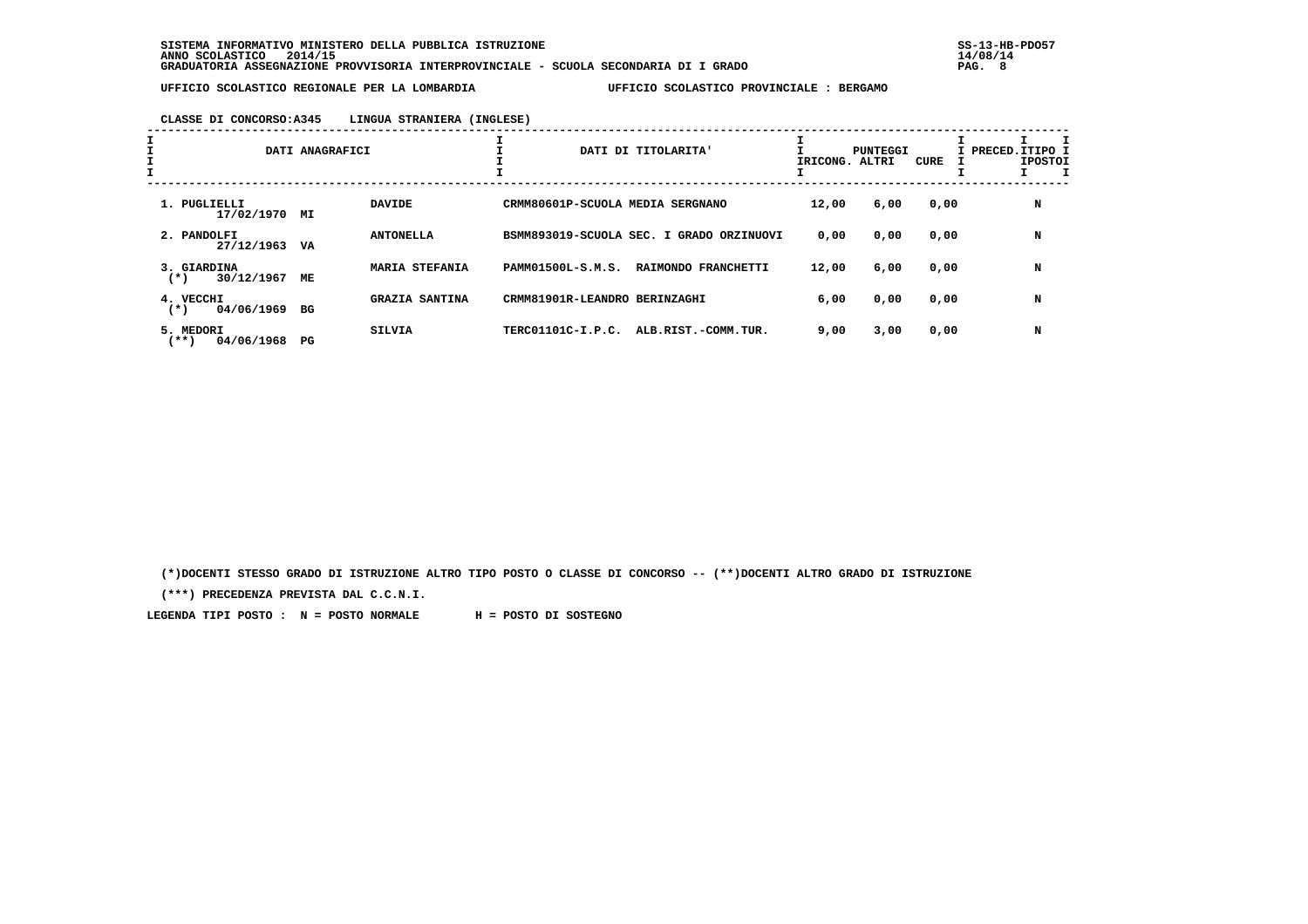**CLASSE DI CONCORSO:A545 LINGUA STRANIERA (TEDESCO)**

| I |                                        | DATI ANAGRAFICI |                 |             | DATI DI TITOLARITA'                     | IRICONG. ALTRI | PUNTEGGI | CURE |     | I PRECED. ITIPO I<br><b>IPOSTOI</b><br>I |
|---|----------------------------------------|-----------------|-----------------|-------------|-----------------------------------------|----------------|----------|------|-----|------------------------------------------|
|   | 1. DI CHIARA<br>14/02/1964 EE          |                 | <b>GIUSEPPE</b> |             | COMM82602T-"FRATELLI CERVI" - BINAGO    | 15,00          | 9,00     | 0,00 |     | N                                        |
|   | 2. PORNARO<br>03/02/1964<br>$(*)$      | МI              | PAOLA MARIA     |             | BSMM81201L-FRA'F. MICANZIO PADERNO F.C. | 13,00          | 7,00     | 0,00 | *** | N                                        |
|   | 3. PUGLIELLI<br>17/02/1970<br>$^{(*)}$ | МI              | <b>DAVIDE</b>   |             | CRMM80601P-SCUOLA MEDIA SERGNANO        | 12,00          | 6,00     | 0,00 |     | N                                        |
|   | 4. BENTI<br>30/01/1973 BG<br>$^{(*)}$  |                 | <b>STEFANO</b>  | TBMM000VM6- |                                         | 6,00           | 0,00     | 0,00 |     | N                                        |

 **(\*)DOCENTI STESSO GRADO DI ISTRUZIONE ALTRO TIPO POSTO O CLASSE DI CONCORSO -- (\*\*)DOCENTI ALTRO GRADO DI ISTRUZIONE**

 **(\*\*\*) PRECEDENZA PREVISTA DAL C.C.N.I.**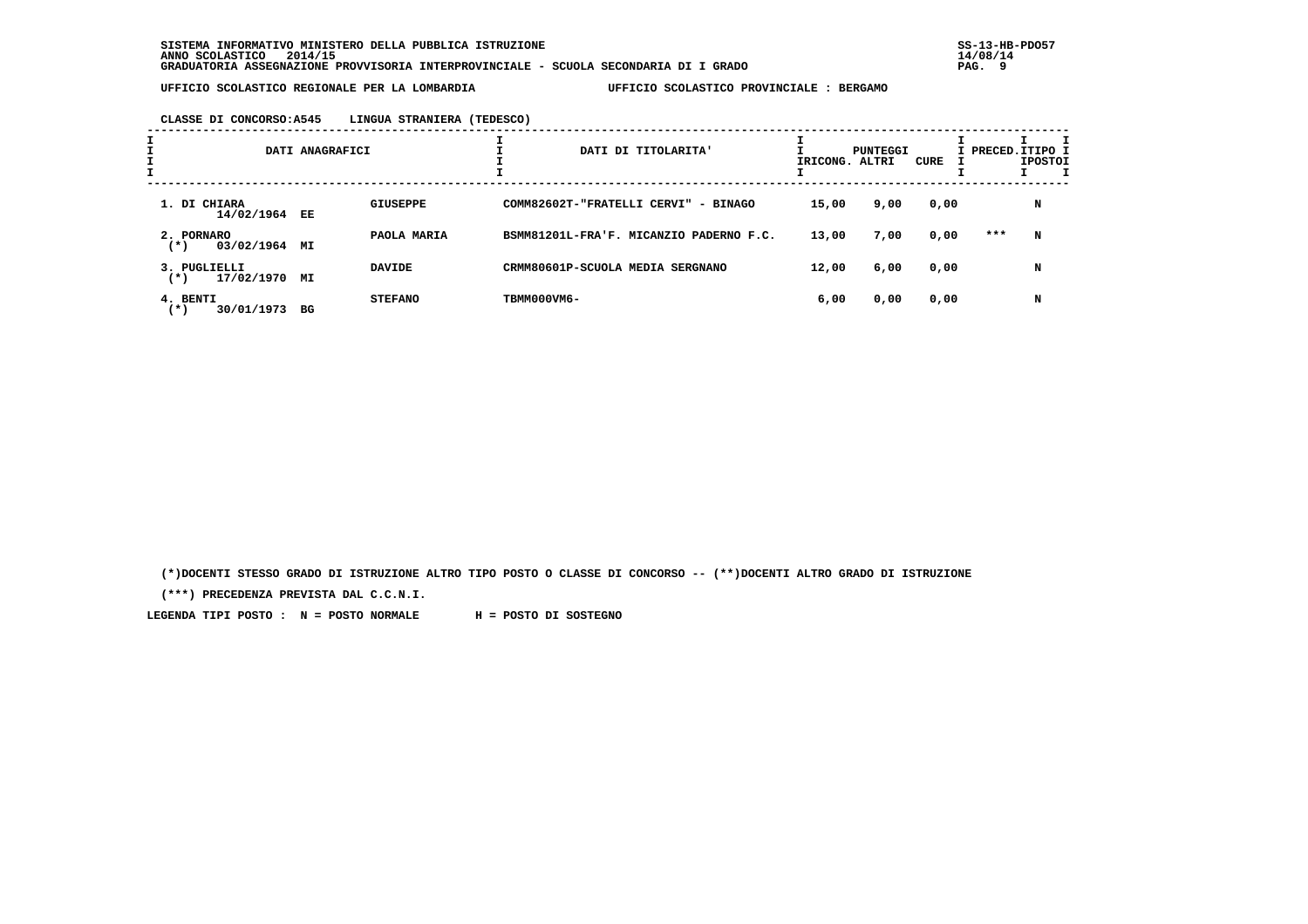| INFORMATIVO MINISTERO DELLA PUBBLICA ISTRUZIONE<br><b>SISTEMA</b>                    | $SS-13-HE$ |
|--------------------------------------------------------------------------------------|------------|
| 2014/15<br>ANNO SCOLASTICO                                                           | 14/08/14   |
| GRADUATORIA ASSEGNAZIONE PROVVISORIA INTERPROVINCIALE - SCUOLA SECONDARIA DI I GRADO | PAG. 10    |

 **CLASSE DI CONCORSO:AG77 FLAUTO**

|                                | DATI ANAGRAFICI | DATI DI TITOLARITA'           | IRICONG. | PUNTEGGI<br>ALTRI | CURE | I PRECED. ITIPO I | <b>IPOSTOI</b> |  |
|--------------------------------|-----------------|-------------------------------|----------|-------------------|------|-------------------|----------------|--|
| LAURICELLA<br>11/09/1971<br>МE | <b>ROSALIA</b>  | NAMM8D501G-SMS AUGUSTO NAPOLI | 6,00     | 0,00              | 0,00 |                   |                |  |

 **(\*)DOCENTI STESSO GRADO DI ISTRUZIONE ALTRO TIPO POSTO O CLASSE DI CONCORSO -- (\*\*)DOCENTI ALTRO GRADO DI ISTRUZIONE**

 **(\*\*\*) PRECEDENZA PREVISTA DAL C.C.N.I.**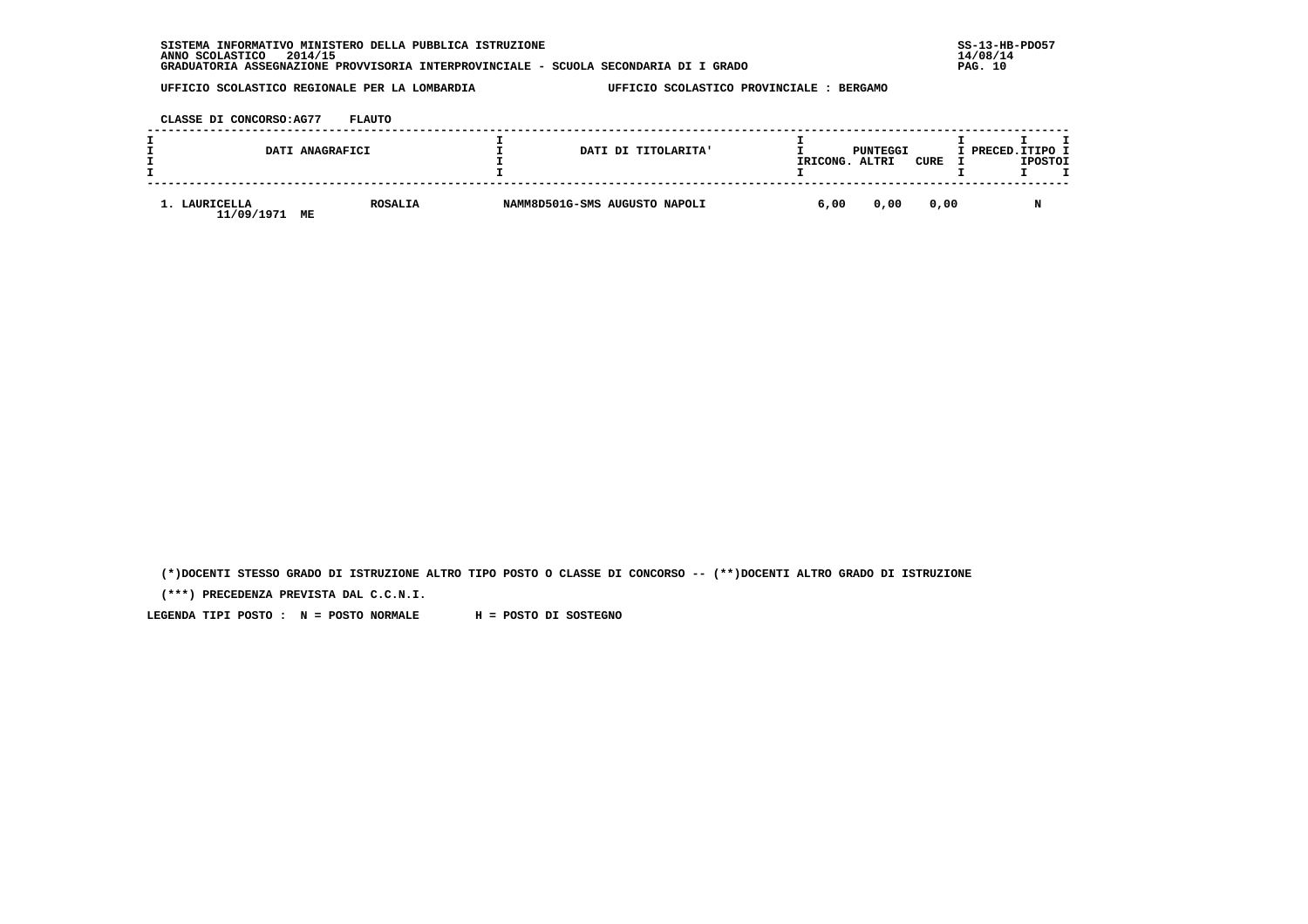| INFORMATIVO MINISTERO DELLA PUBBLICA ISTRUZIONE<br><b>SISTEMA</b>                    | $SS-13-HE$ |
|--------------------------------------------------------------------------------------|------------|
| 2014/15<br>ANNO SCOLASTICO                                                           | 14/08/14   |
| GRADUATORIA ASSEGNAZIONE PROVVISORIA INTERPROVINCIALE - SCUOLA SECONDARIA DI I GRADO | PAG.       |

 **CLASSE DI CONCORSO:AI77 PERCUSSIONI**

| DATI ANAGRAFICI               |               |                        | DATI DI TITOLARITA' | IRICONG. | PUNTEGGI<br>ALTRI | CURE | I PRECED.ITIPO I | <b>IPOSTOI</b> |  |
|-------------------------------|---------------|------------------------|---------------------|----------|-------------------|------|------------------|----------------|--|
| 1. PATARA<br>10/03/1972<br>MI | GIULIO ULISSE | MIMM8DZ019-VIA SALERNO |                     | 6,00     | 0,00              | 0,00 |                  | M              |  |

 **(\*)DOCENTI STESSO GRADO DI ISTRUZIONE ALTRO TIPO POSTO O CLASSE DI CONCORSO -- (\*\*)DOCENTI ALTRO GRADO DI ISTRUZIONE**

 **(\*\*\*) PRECEDENZA PREVISTA DAL C.C.N.I.**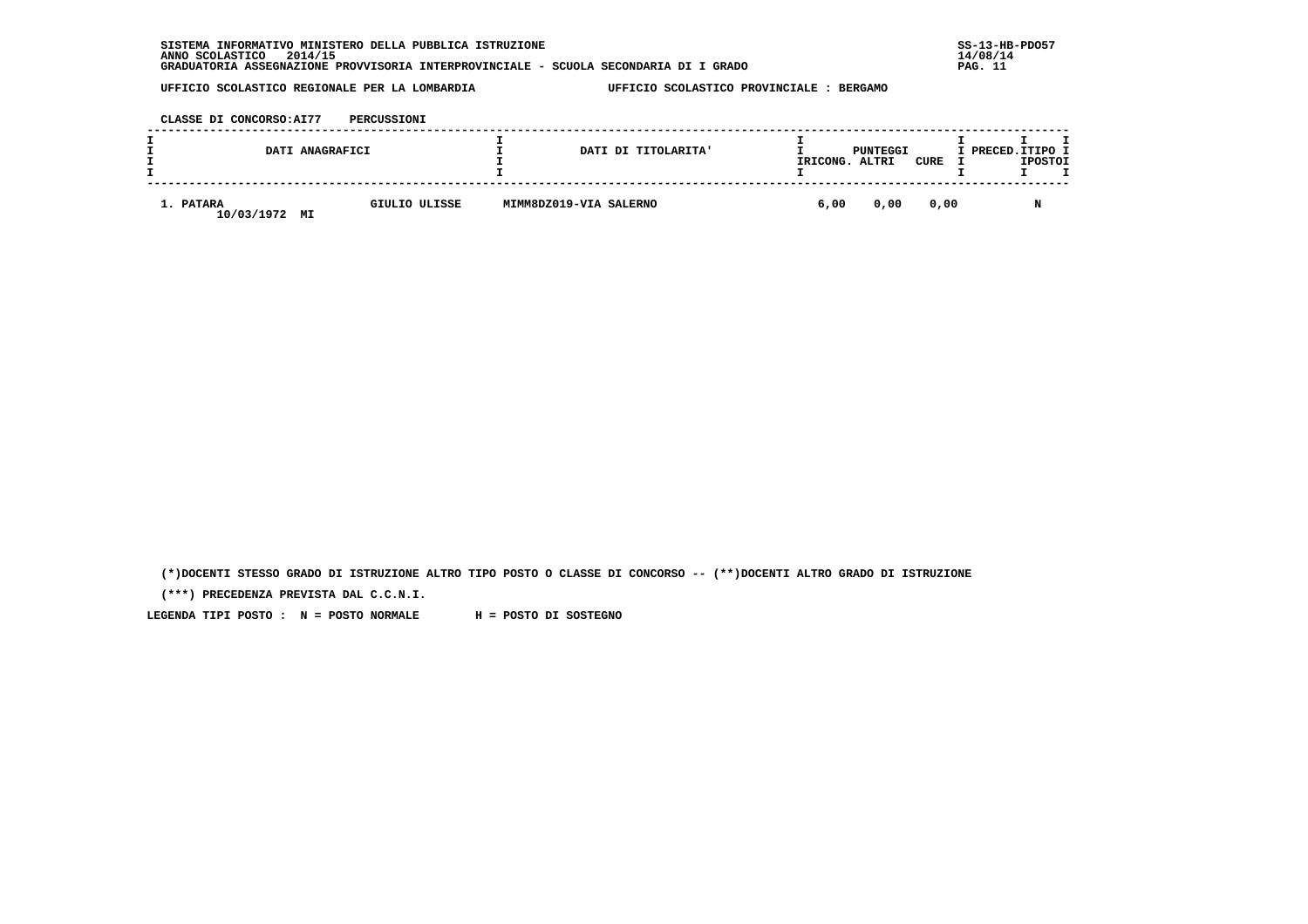**TIPO POSTO: SOSTEGNO PER MINORATI PSICOFISICI**

|                                  | DATI ANAGRAFICI |                 |                     | DATI DI TITOLARITA'                            | IRICONG. | PUNTEGGI<br>ALTRI | CURE | I PRECED.ITIPO I | <b>IPOSTOI</b> |  |
|----------------------------------|-----------------|-----------------|---------------------|------------------------------------------------|----------|-------------------|------|------------------|----------------|--|
| 1. VECCHI<br>23/10/1968 MI       |                 | LAURA           | MIMM8CT01V-CASSINIS | (RICHIESTO)                                    | 19,00    | 13,00             | 0,00 |                  | н              |  |
| 2. ZITANO<br>06/05/1970<br>′ ★ ' | BN              | <b>RAFFAELE</b> |                     | AVMM86701N-FRANCESCO DE SANCTIS<br>(RICHIESTO) | 0,00     | 0,00              | 0,00 |                  | H,N            |  |

 **(\*)DOCENTI STESSO GRADO DI ISTRUZIONE ALTRO TIPO POSTO O CLASSE DI CONCORSO -- (\*\*)DOCENTI ALTRO GRADO DI ISTRUZIONE**

 **(\*\*\*) PRECEDENZA PREVISTA DAL C.C.N.I.**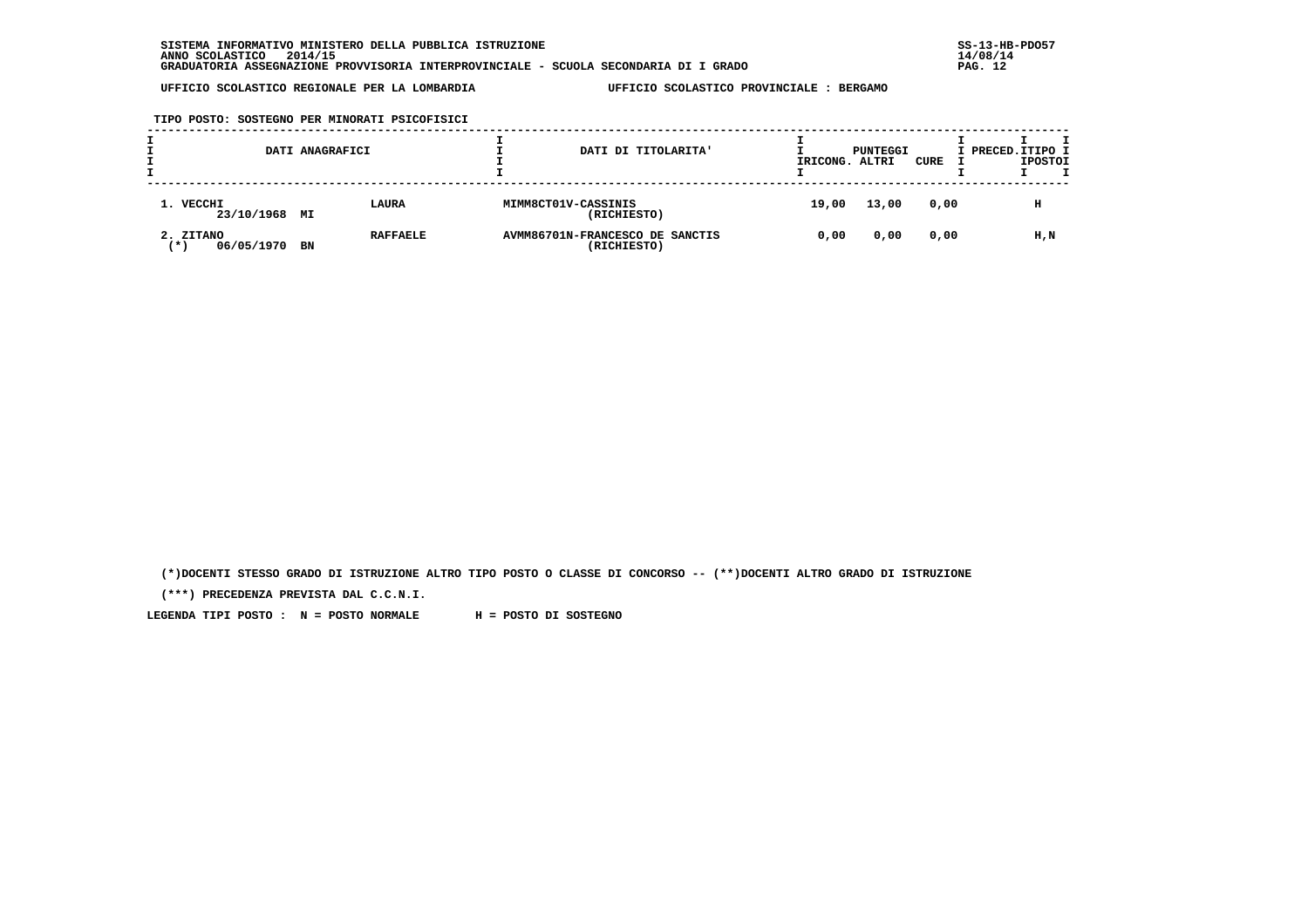**TIPO POSTO: SOSTEGNO PER MINORATI DELL 'UDITO**

|                                  | DATI ANAGRAFICI |                 |                     | DATI DI TITOLARITA'                            | IRICONG. | PUNTEGGI<br>ALTRI | CURE | I PRECED. ITIPO I | <b>IPOSTOI</b> |  |
|----------------------------------|-----------------|-----------------|---------------------|------------------------------------------------|----------|-------------------|------|-------------------|----------------|--|
| 1. VECCHI<br>23/10/1968 MI       |                 | LAURA           | MIMM8CT01V-CASSINIS | (RICHIESTO)                                    | 19,00    | 13,00             | 0,00 |                   | н              |  |
| 2. ZITANO<br>06/05/1970<br>′ ★ ' | BN              | <b>RAFFAELE</b> |                     | AVMM86701N-FRANCESCO DE SANCTIS<br>(RICHIESTO) | 0,00     | 0,00              | 0,00 |                   | H,N            |  |

 **(\*)DOCENTI STESSO GRADO DI ISTRUZIONE ALTRO TIPO POSTO O CLASSE DI CONCORSO -- (\*\*)DOCENTI ALTRO GRADO DI ISTRUZIONE**

 **(\*\*\*) PRECEDENZA PREVISTA DAL C.C.N.I.**